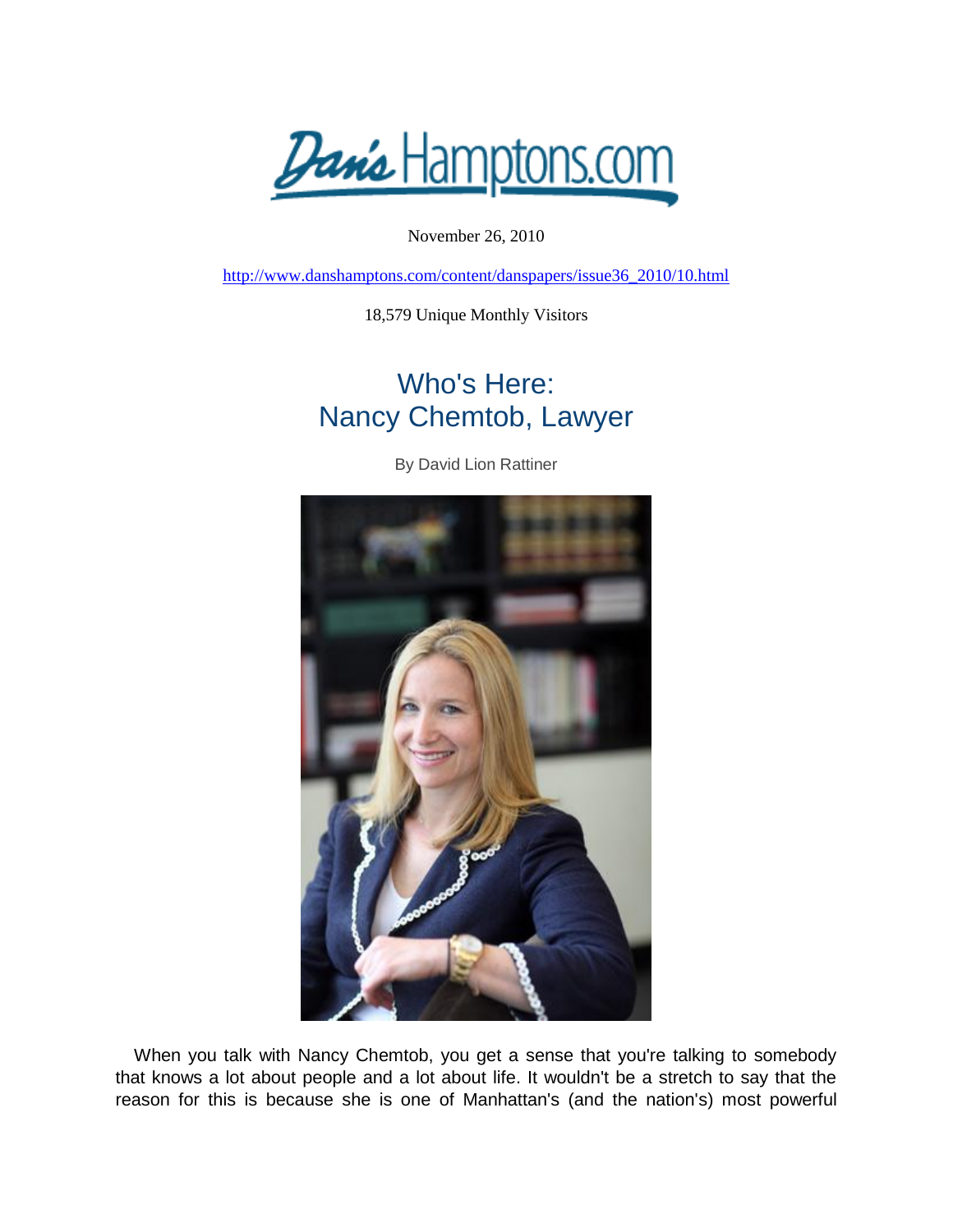matrimonial lawyers. Chemtob deals with divorce and her tone is both calming and smartboth necessary to become as accomplished as she is in her chosen field.

She is the founding partner of Chemtob Moss Forman & Talbert, LLP, which has risen from its humble beginnings to representing high profile clients such as Stephanie Madoff, Tory Burch, Star Jones, Tiki Barber's ex-wife Ginny Barber, Michael Douglas' ex-wife Diandra Douglas, law firm managing partners as well as billionaire hedge fund managers whose divorces are as private as their businesses. She was named to Worth Magazine's "100 Top Attorneys" list for three consecutive years as one of only two matrimonial lawyers in New York and is also on the prestigious New York "Super Lawyers" list.

Chemtob grew up in a largely Jewish Long Island neighborhood and felt pressure from her family to go into law. "I grew up in Lawrence and went to school there," she said. "Back then it was predominantly Jewish, but it wasn't Orthodox like it is today. I come from a family of lawyers, so it was a natural fallback, but originally I wanted to be a fashion designer. However that didn't work out so well. I was also told growing up that if I did not want to be a lawyer, I could consider being a doctor or an accountant. I resisted it at first, but then decided that I wanted to be a lawyer. I ended up going to Syracuse College and then went to Miami Law School."

When Chemtob graduated from law school, real estate law was a booming business, but then dried up, "In 1990 I had a job in real estate law and the market crashed. So when that job disappeared I went into employment law. By 1993 I was married and my husband was computerizing a law firm that did divorce law and he thought it would be perfect for me because all the clients talked about was money and kids. That sounded good to me, so I decided to look into it."

But in the world of matrimonial law, getting a job is not easy, and Chemtob's background in unemployment and real estate law didn't help. She knew that she would be good at it however, and that was when the wheels started turning to the idea that she'd open up her own firm.

"Matrimonial law is really competitive," she said. "You have to specialize in it to get a job. So my husband and I decided I should open my own firm. I told everyone I knew that I did divorce law and began marketing myself. I started getting really good results on cases and the word got around."

Chemtob rose to the top in one of the most difficult facets of law. Today her firm employs the brightest law school graduates from top tier schools. Chemtob does all the hiring and she has had a no nonsense attitude about who is invited to join her firm. "Since matrimonial law is so exclusive and there are only a few firms to go to, I have always made a point to hire lawyers that are smarter than myself," she said with a laugh.

Chemtob's story is one of hard work and dedication, with luck having very little to do with success. Her success was determined by the diligence in and dedication to her craft as a